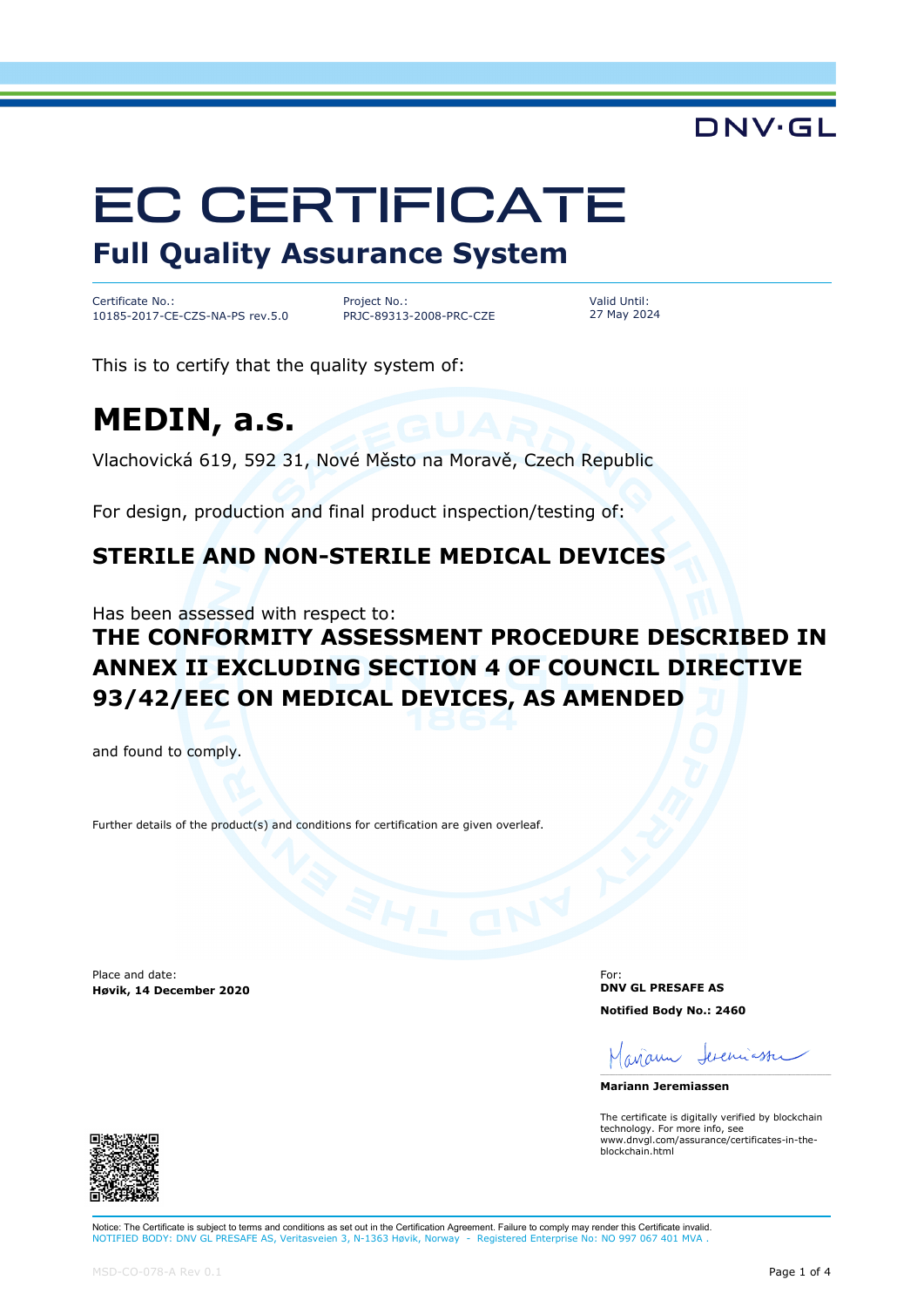Certificate No.: 10185-2017-CE-CZS-NA-PS rev.5.0 Project No.: PRJC-89313-2008-PRC-CZE Valid Until: 27 May 2024

#### **Jurisdiction**

Application of Council Directive 93/42/EEC of 14 June 1993, adopted as "Forskrift om Medisinsk Utstyr" by the Norwegian Ministry of Health and Care Services.

Certificate history:

| <b>Revision</b> | <b>Description</b>                                                                                                                                                                                                                                                                             | <b>Issue Date</b> |
|-----------------|------------------------------------------------------------------------------------------------------------------------------------------------------------------------------------------------------------------------------------------------------------------------------------------------|-------------------|
| 0.0             | Supersedes DNV GL (NB0434) certificate No. 80567-2010-<br>CE-CZS-NA 4.0 following transfer of notified body function to<br>DNV Nemko Presafe AS (NB2460)<br>Adding new product - Rib plates<br>Removing products - Instruments for haemorrhoids and<br>Cannulas, Dental endodontic instruments | $01 - 02 - 2018$  |
| 1.0             | Removing products - Wizard Navigator and Rib<br>stabilisation plate                                                                                                                                                                                                                            | 08-03-2019        |
| 2.0             | Recertification - Scope limited to "Rotary devices for<br>surgery"                                                                                                                                                                                                                             | 08-07-2020        |
| 3.0             | Error correction in revision 3.0(NGPS)                                                                                                                                                                                                                                                         | 27-07-2020        |
| 4.0             | Extension of validity of certificate revision 1.0, which<br>expired June 14, 2020, with 6 months from the expiry<br>date.                                                                                                                                                                      | 27-07-2020        |
| 5.0             | <b>Recertification</b><br><b>Deletion of Bones Screws</b>                                                                                                                                                                                                                                      | 14-12-2020        |
|                 |                                                                                                                                                                                                                                                                                                |                   |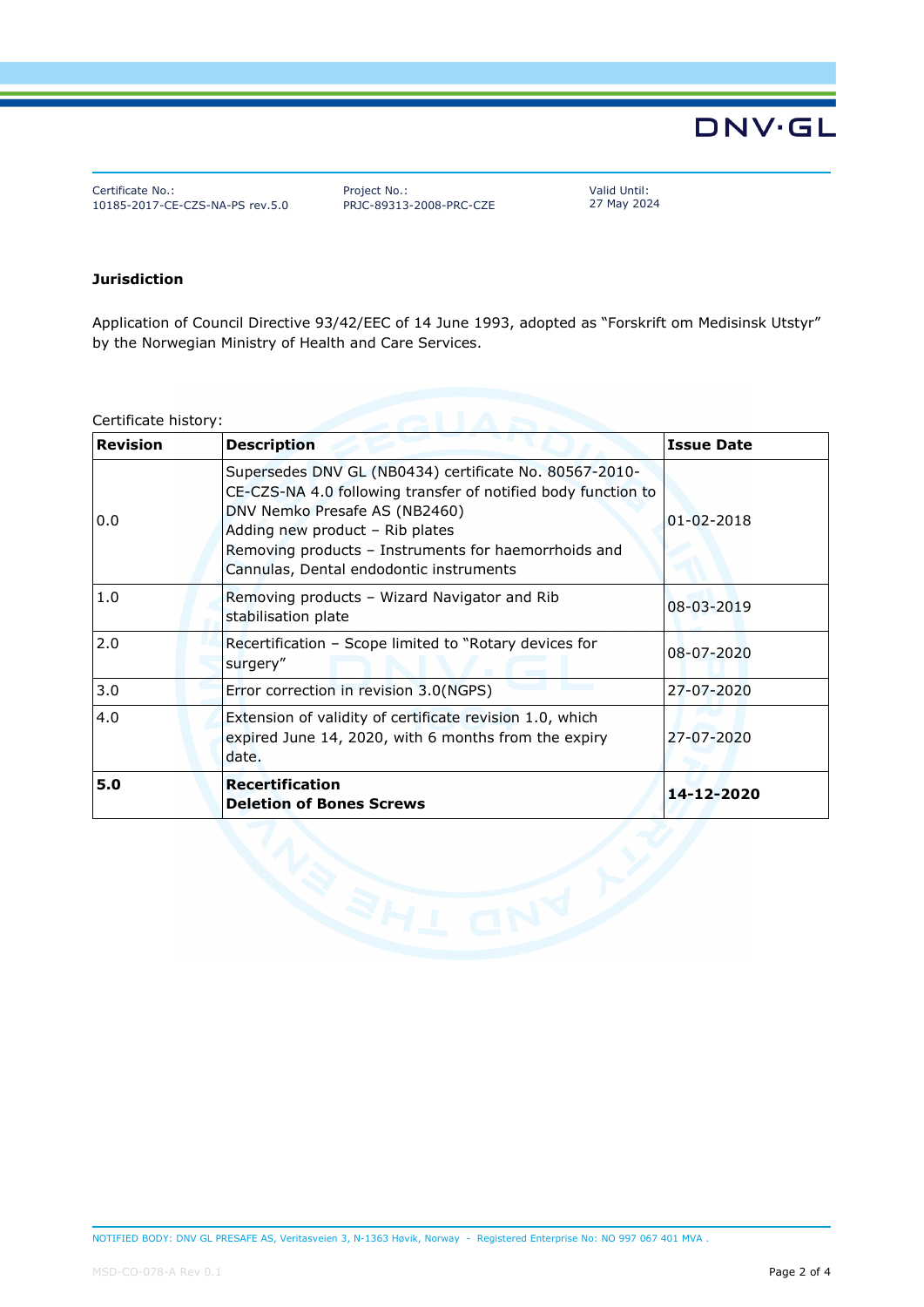Certificate No.: 10185-2017-CE-CZS-NA-PS rev.5.0 Project No.: PRJC-89313-2008-PRC-CZE Valid Until: 27 May 2024

Products covered by this Certificate:

| <b>Product Description</b>                       | <b>Product Name</b>                                                                                                                                                                                                                                                       | <b>Class</b> |  |
|--------------------------------------------------|---------------------------------------------------------------------------------------------------------------------------------------------------------------------------------------------------------------------------------------------------------------------------|--------------|--|
| Reusable Surgical Medical<br><b>Devices</b>      | Rotary devices for surgery as in the list of models<br>dated 11.12.2020                                                                                                                                                                                                   |              |  |
| Dental Medical Devices                           | Endodoncy instruments as in the list of models<br>dated 11.12.2020<br>Endodoncy sterile instruments as in the list of<br>models dated 11.12.2020<br>Dental burs as in the list of models dated<br>11.12.2020<br>Diamond burs as in the list of models dated<br>11.12.2020 | IIa          |  |
| Non-Active Implantable<br><b>Medical Devices</b> | Intramedullary nails as in the list of models dated<br>11.12.2020<br>Wires as in the list of models dated 11.12.2020<br>Plates as in the list of models dated 11.12.2020                                                                                                  | IIb          |  |

The complete list of devices is filed with the Notified Body

#### **Sites covered by this certificate**

| <b>Site Name</b> | Address                                                          |
|------------------|------------------------------------------------------------------|
| MEDIN, a.s.      | Vlachovická 619, 592 31, Nové Město na Moravě,<br>Czech Republic |